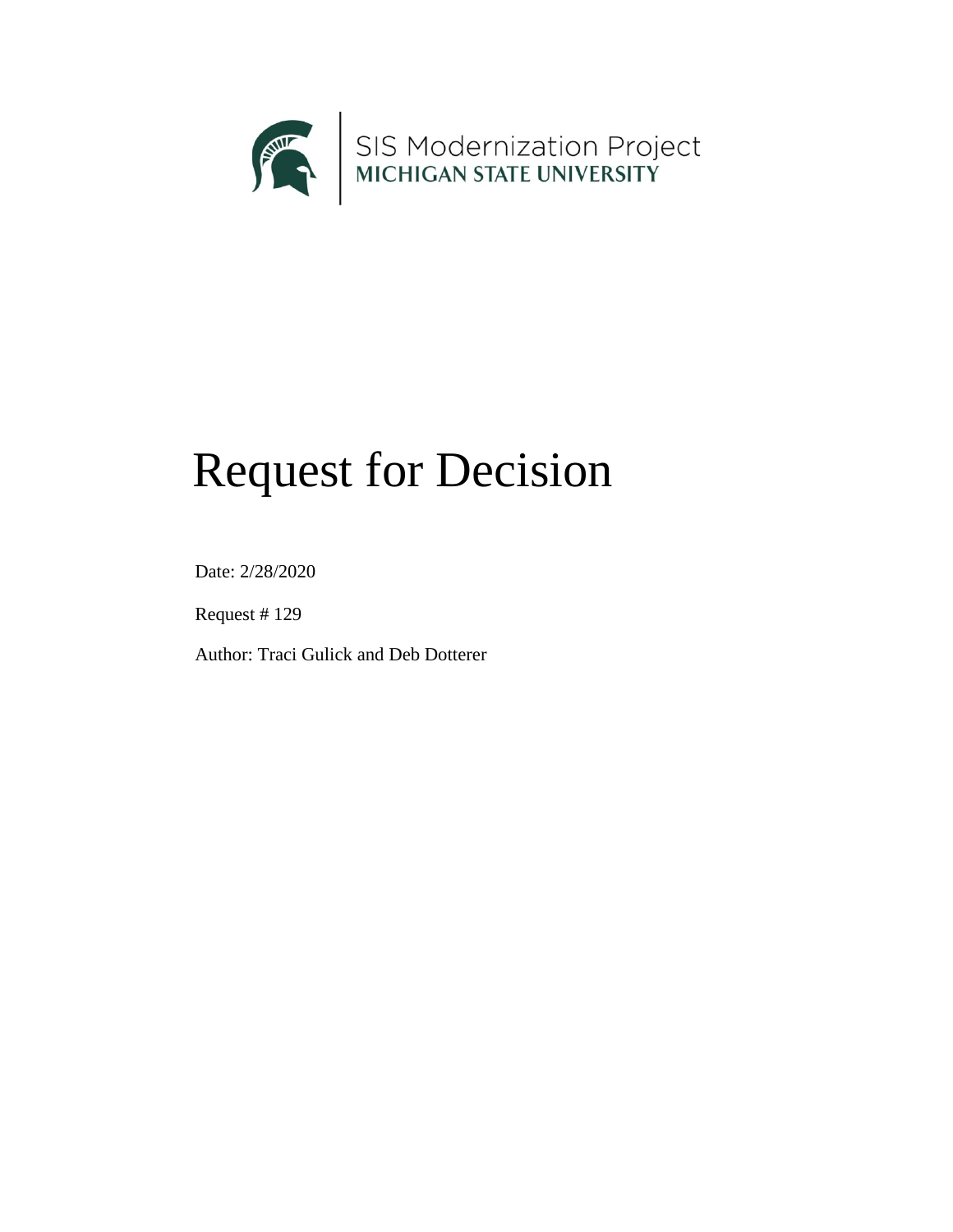



| <b>Decision Summary</b>              | Requesting a specific effective date on course and curriculum changes beginning 1 Sept 2020                            |
|--------------------------------------|------------------------------------------------------------------------------------------------------------------------|
| Date Needed                          | 2/28/2020                                                                                                              |
| Approver                             | SIS Project Executive leadership                                                                                       |
| <b>Impact Area</b>                   | Program, Department, College level creation of course and program changes.                                             |
| <b>Roles Impact</b>                  | Departmental staff, Faculty, Students and RO staff.                                                                    |
| Workgroup(s)                         | Academic Advising and Student Records                                                                                  |
| <b>Campus</b><br><b>Stakeholders</b> | Graduate School, Deans, Chairpersons, Faculty, Department Staff, RO staff, University<br><b>Curriculum and Catalog</b> |

### **Purpose**

To request support for a temporary freeze on University course and curriculum changes.

#### **Recommendation**

The effective date for course and curriculum changes submitted and approved after 1 October 2020 is deferred until 1 September 2021 (Fall 2021 semester).

### **Executive Summary**

As part of the Campus Solutions (CS) implementation, course and curriculum information has been converted from the legacy student information system (SIS) to the CS SIS. To maintain currency, any new course and curriculum changes must be manually entered into both systems (legacy SIS and CS SIS) until such time all transactions occur solely in CS SIS (~April 2021). This manual dual-entry process currently consumes approximately 20-40 hours per month. If the request herein is approved, the Student Records workload will be significantly decompressed permitting the team to dedicate its time for supporting upcoming software releases. A similar request was approved in 1992 when the project team implemented mainframe SIS.

### **Risks and Mitigation**

By postponing all curriculum changes to have an effective date of FS21, there is a risk that a unit would have to delay promotion of a new program. This is usually not an issue given most new programs begin at the onset of a new academic year.

By allowing the curriculum review process to continue and only defer the effective date, a backlog of curricular changes would not accumulate.